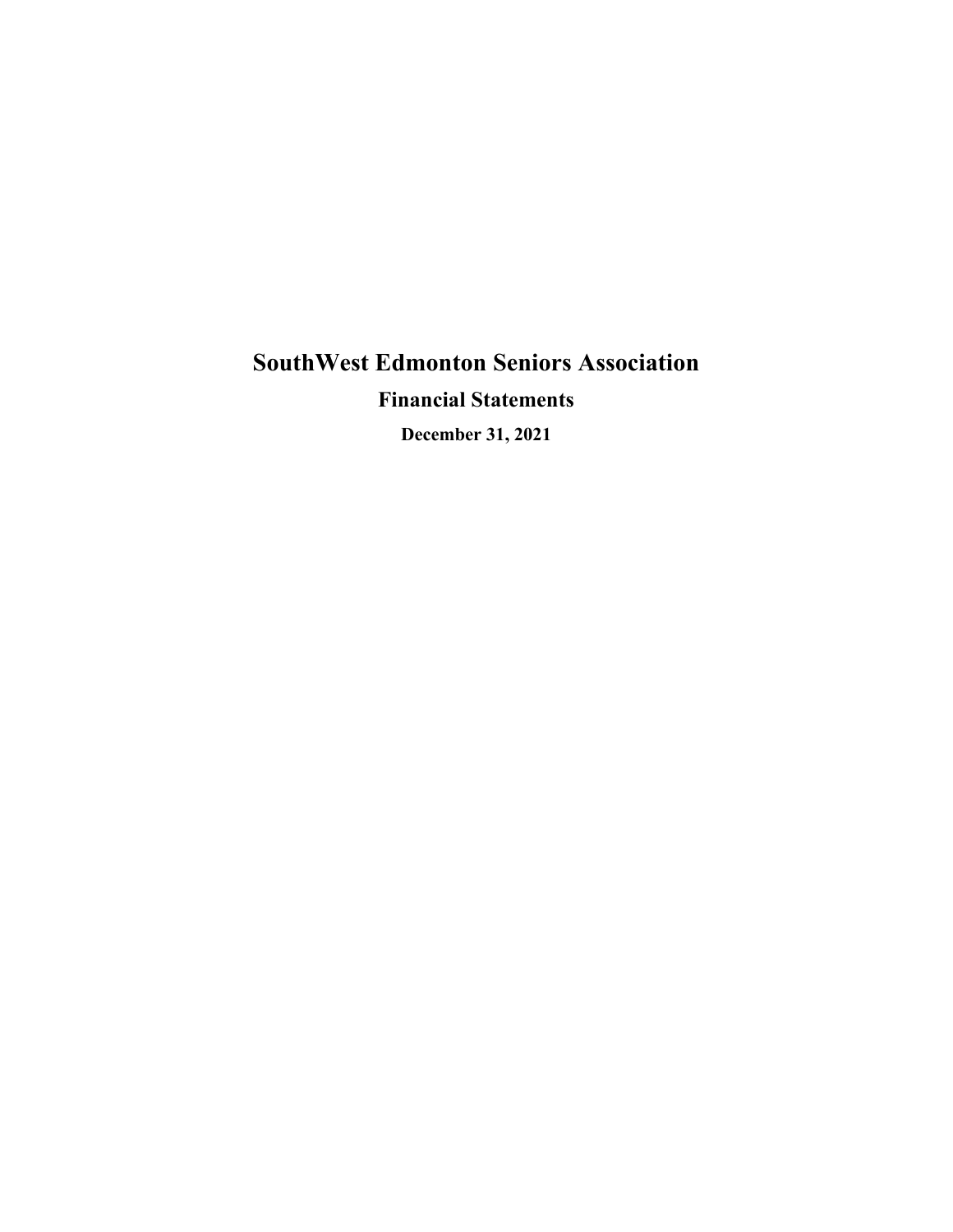# **CONTENTS**

|                                        | Page           |
|----------------------------------------|----------------|
| <b>INDEPENDENT AUDITOR'S REPORT</b>    | $1 - 2$        |
| <b>FINANCIAL STATEMENTS</b>            |                |
| <b>Statement of Financial Position</b> | 3              |
| Statement of Change in Net Assets      | $\overline{4}$ |
| <b>Statement of Operations</b>         | 5              |
| <b>Statement of Cash Flow</b>          | 6              |
| Schedule of Expenditures by Object     | 7              |
| Notes to the Financial Statements      | $8 - 14$       |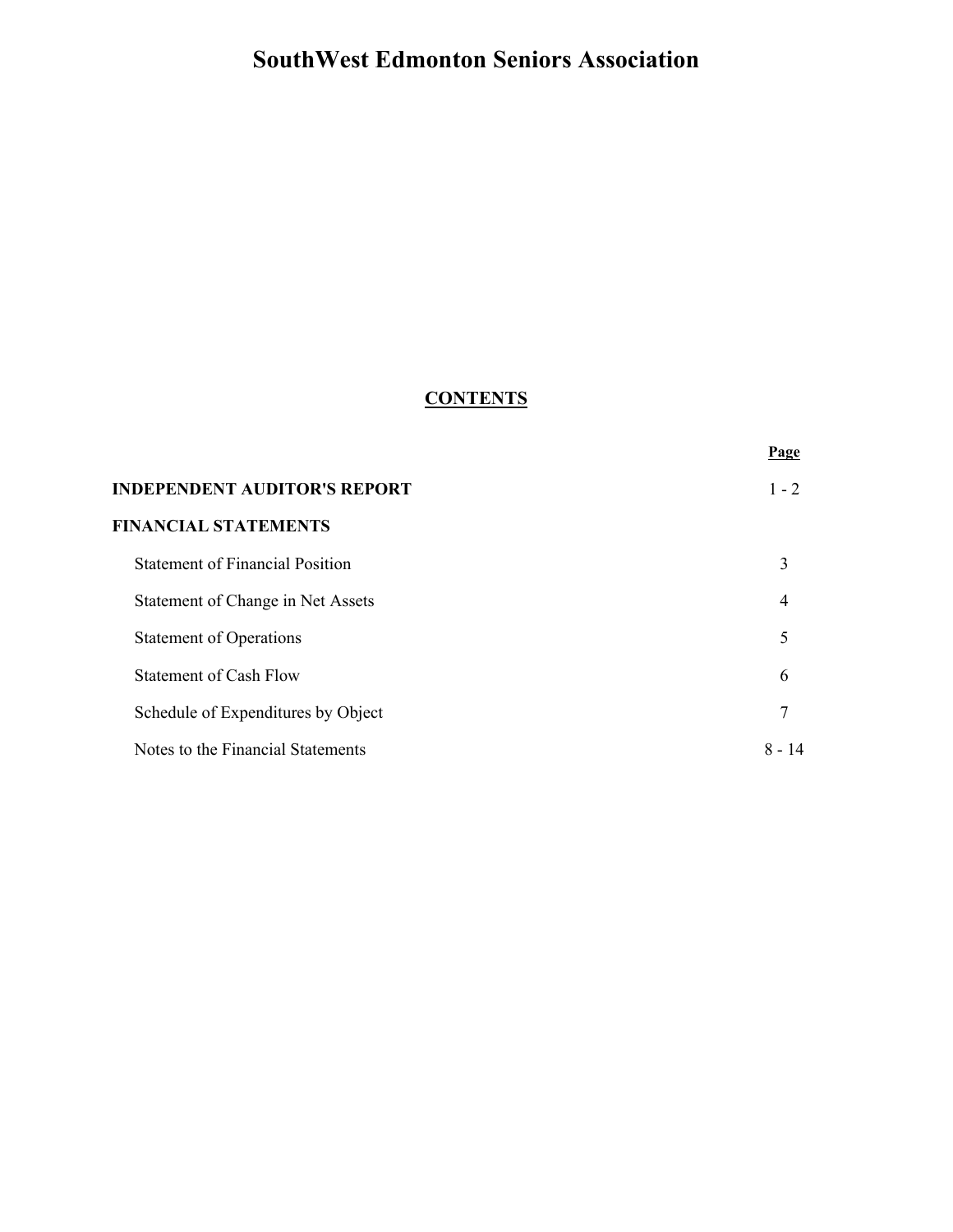

 $11210 - 107$  Avenue N.W. Edmonton, Alberta T5H 0Y1 Tel (780) 452-2300, Fax (780) 452-2335

Allan J. Grykuliak, CPA, CA\* Scott T. Mockford, CPA, CA\* Allen Lee, CPA, CMA\* Jason Bondarevich, CPA, CA\* \*Operates as a professional Corporation

### **INDEPENDENT AUDITOR'S REPORT**

### **To the Members of SouthWest Edmonton Seniors Association:**

### **Opinion**

We have audited the financial statements of the SouthWest Edmonton Seniors Association (the "Organization"), which comprise the statement of financial position as at December 31, 2021, and the statements of change in net assets, operations, and cash flows for the year then ended, and notes to the financial statements, including a summary of significant accounting policies.

In our opinion, the accompanying financial statements present fairly, in all material respects, the financial position of SouthWest Edmonton Seniors Association as at December 31, 2021, and the results of its operations and its cash flows for the year then ended in accordance with Canadian accounting standards for not-for-profit organizations.

### **Basis for Opinion**

We conducted our audit in accordance with Canadian generally accepted auditing standards. Our responsibilities under those standards are further described in the Auditor's Responsibilities for the Audit of the Financial Statements section of our report.

We are independent of the Organization in accordance with the ethical requirements that are relevant to our audit of the financial statements in Canada, and we have fulfilled our other ethical responsibilities in accordance with these requirements. We believe that the audit evidence we have obtained is sufficient and appropriate to provide a basis for our opinion.

### **Responsibilities of Management and Those Charged with Governance for the Financial Statements**

Management is responsible for the preparation and fair presentation of these financial statements in accordance with Canadian accounting standards for not-for-profit organizations, and for such internal control as management determines is necessary to enable the preparation of financial statements that are free from material misstatement, whether due to fraud or error.

In preparing these financial statements, management is responsible for assessing the Organization's ability to continue as a going concern, disclosing, as applicable, matters related to a going concern and using the going concern basis of accounting unless management either intends to liquidate the Organization or to cease operations, or has no realistic alternative but to do so.

Those charged with governance are responsible for overseeing the Organization's financial reporting process.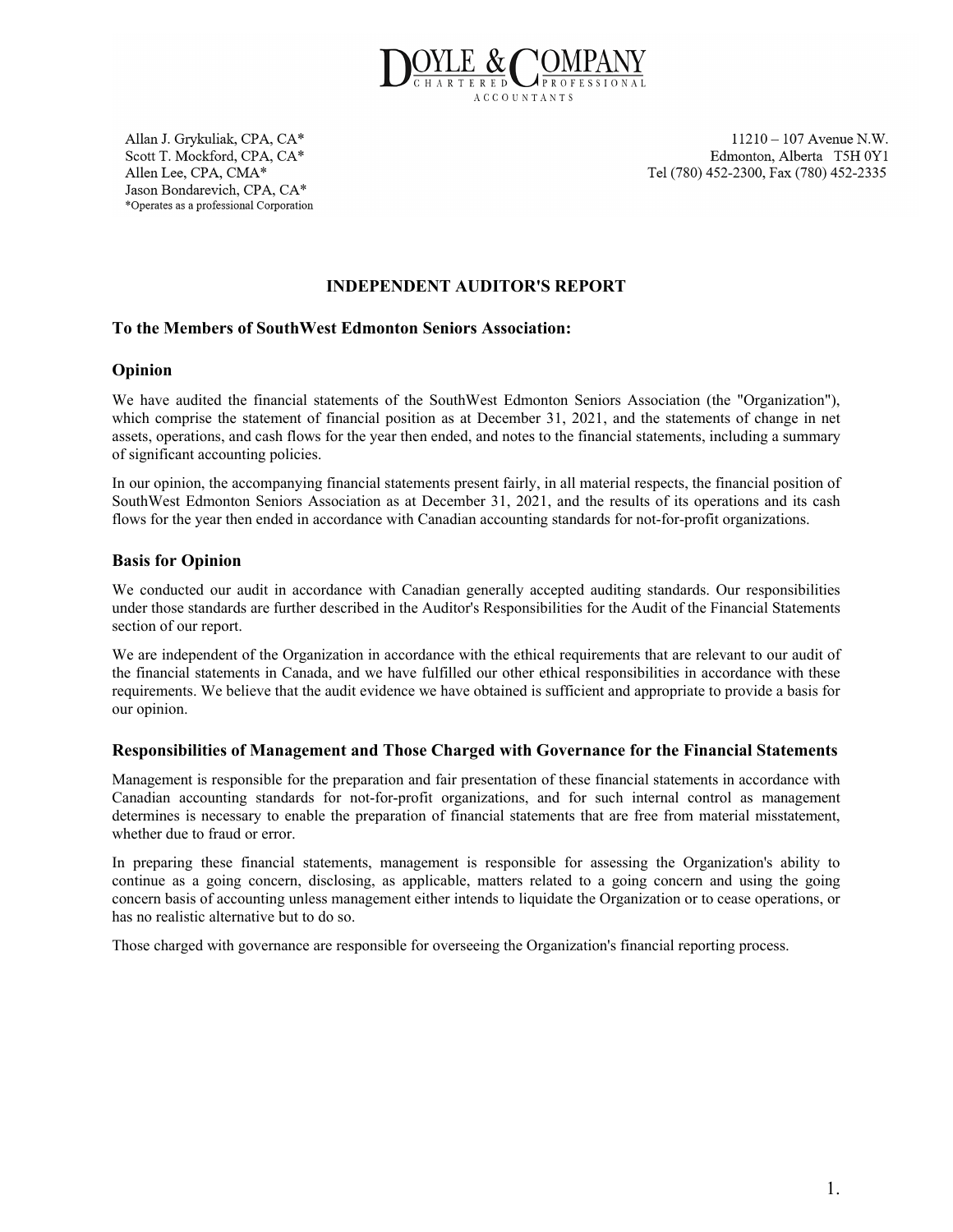### **INDEPENDENT AUDITOR'S REPORT CONTINUED**

### **Auditor's Responsibilities for the Audit of the Financial Statements**

Our objectives are to obtain reasonable assurance about whether the financial statements as a whole are free from material misstatement, whether due to fraud or error, and to issue an auditor's report that includes our opinion. Reasonable assurance is a high level of assurance, but is not a guarantee that an audit conducted in accordance with Canadian generally accepted auditing standards will always detect a material misstatement when it exists. Misstatements can arise from fraud or error and are considered material if, individually or in the aggregate, they could reasonably be expected to influence the economic decisions of users taken on the basis of these financial statements.

As part of an audit in accordance with Canadian generally accepted auditing standards, we exercise professional judgment and maintain professional skepticism throughout the audit.

We also:

- Identify and assess the risks of material misstatement of the financial statements, whether due to fraud or error, design and perform audit procedures responsive to those risks, and obtain audit evidence that is sufficient and appropriate to provide a basis for our opinion. The risk of not detecting a material misstatement resulting from fraud is higher than for one resulting from error, as fraud may involve collusion, forgery, intentional omissions, misrepresentations, or the override of internal control.
- Obtain an understanding of internal control relevant to the audit in order to design audit procedures that are appropriate in the circumstances, but not for the purpose of expressing an opinion on the effectiveness of the Organization's internal control.
- Evaluate the appropriateness of accounting policies used and the reasonableness of accounting estimates and related disclosures made by management.
- Conclude on the appropriateness of management's use of the going concern basis of accounting and, based on the audit evidence obtained, whether a material uncertainty exists related to events or conditions that may cast significant doubt on the Organization's ability to continue as a going concern. If we conclude that a material uncertainty exists, we are required to draw attention in our auditor's report to the related disclosures in the financial statements or, if such disclosures are inadequate, to modify our opinion. Our conclusions are based on the audit evidence obtained up to the date of our auditor's report. However, future events or conditions may cause the Organization to cease to continue as a going concern.
- Evaluate the overall presentation, structure and content of the financial statements, including the disclosures, and whether the financial statements represent the underlying transactions and events in a manner that achieves fair presentation.

We communicate with those charged with governance regarding, among other matters, the planned scope and timing of the audit and significant audit findings, including any significant deficiencies in internal control that we identify during our audit.

Edmonton, Alberta

Soyle & Compony

May 12, 2022 Chartered Professional Accountants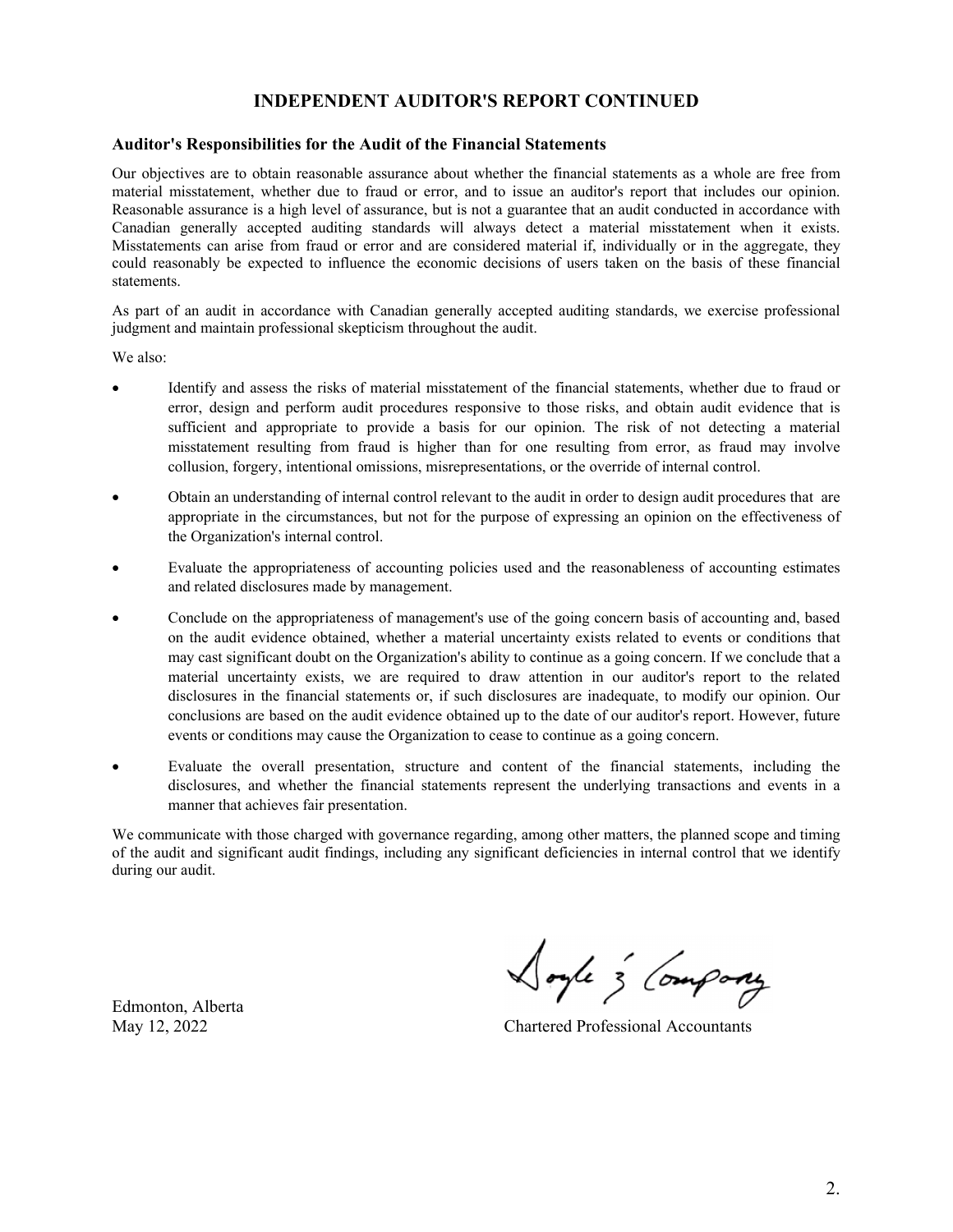# **Statement of Financial Position**

|                                                                                                                                                      | 2021<br>\$                                      | 2020<br>\$                                    |
|------------------------------------------------------------------------------------------------------------------------------------------------------|-------------------------------------------------|-----------------------------------------------|
| <b>Assets</b>                                                                                                                                        |                                                 |                                               |
| Current<br>Cash<br>Restricted cash and short-term investments (Note 3)<br>Accounts receivable<br>Short-term Investments (Note 4)<br>Prepaid expenses | 153,983<br>125,998<br>21,215<br>10,630<br>1,186 | 141,301<br>52,658<br>4,563<br>61,340<br>5,370 |
|                                                                                                                                                      | 313,012                                         | 265,232                                       |
| <b>Investments (Note 5)</b>                                                                                                                          |                                                 | 10,415                                        |
|                                                                                                                                                      | 313,012                                         | 275,647                                       |
| <b>Liabilities</b>                                                                                                                                   |                                                 |                                               |
| Current<br>Accounts payable and accrued liabilities<br>Deferred revenue (Note 7)                                                                     | 8,194<br>114,607                                | 6,060<br>111,601                              |
|                                                                                                                                                      | 122,801                                         | 117,661                                       |
| <b>Net Assets</b>                                                                                                                                    |                                                 |                                               |
| <b>Unrestricted</b><br><b>Internally restricted (Note 13)</b>                                                                                        | 119,018<br>71,193                               | 157,986                                       |
|                                                                                                                                                      | 313,012                                         | 275,647                                       |

**As at December 31, 2021**

Rent Commitment - Note 9

**Approved by the Board of Directors:**

 $\mathcal{L}_\text{max}$ 

 $\mathcal{L}_\text{max}$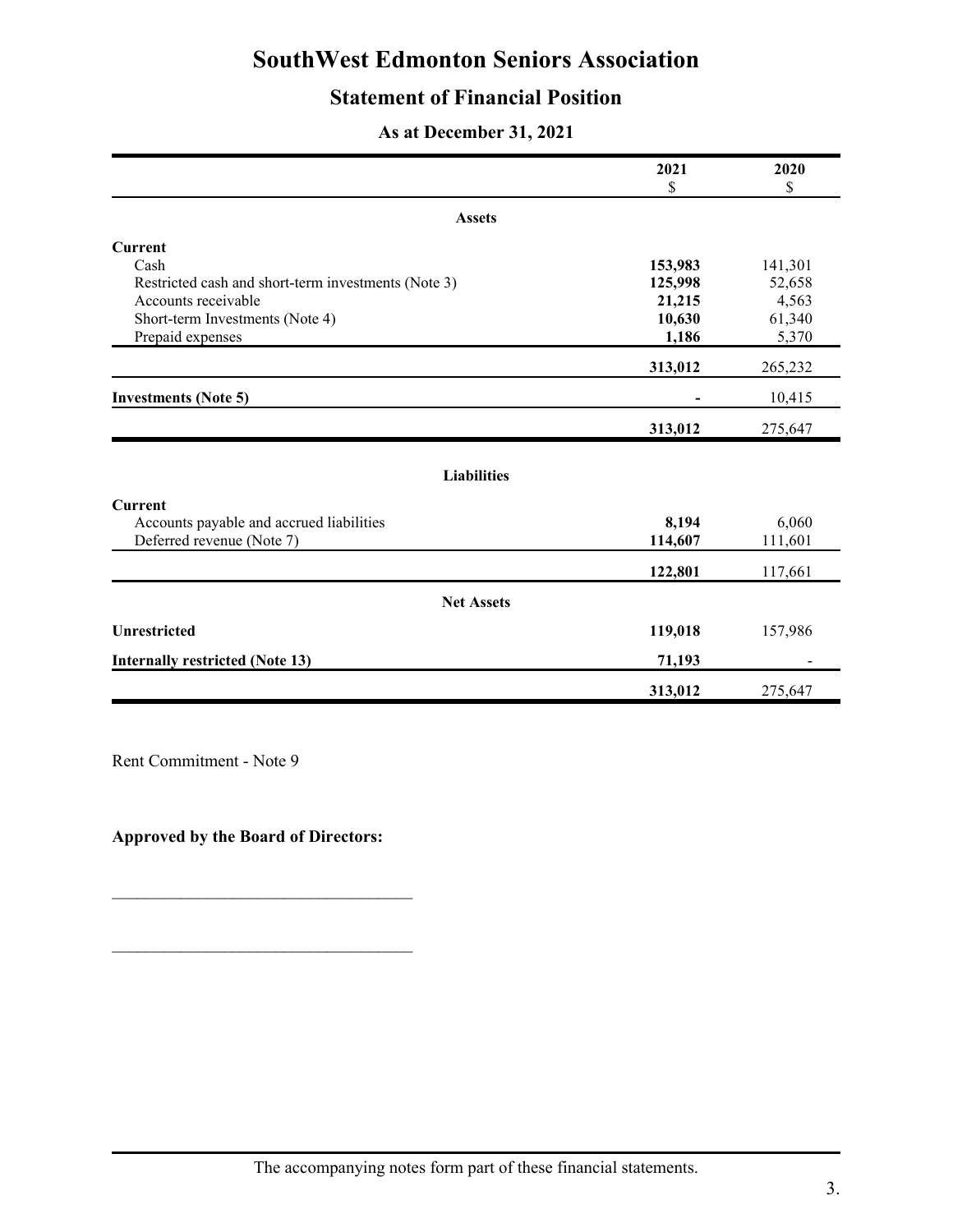# **Statement of Change in Net Assets**

|                                                                                  | 2021<br>\$          | 2020<br>\$ |
|----------------------------------------------------------------------------------|---------------------|------------|
| Unrestricted                                                                     |                     |            |
| Balance, beginning of year                                                       | 157,986             | 110,699    |
| Excess of revenue over expenditures<br>Transfer (to) restricted - operating fund | 32,225<br>(71, 193) | 47,287     |
| Balance, end of year                                                             | 119,018             | 157,986    |
| <b>Internally restricted (Note 13)</b>                                           |                     |            |
| Balance, beginning of year                                                       |                     |            |
| Transfer from unrestricted for operating fund                                    | 71,193              |            |
| Balance, end of year                                                             | 71,193              |            |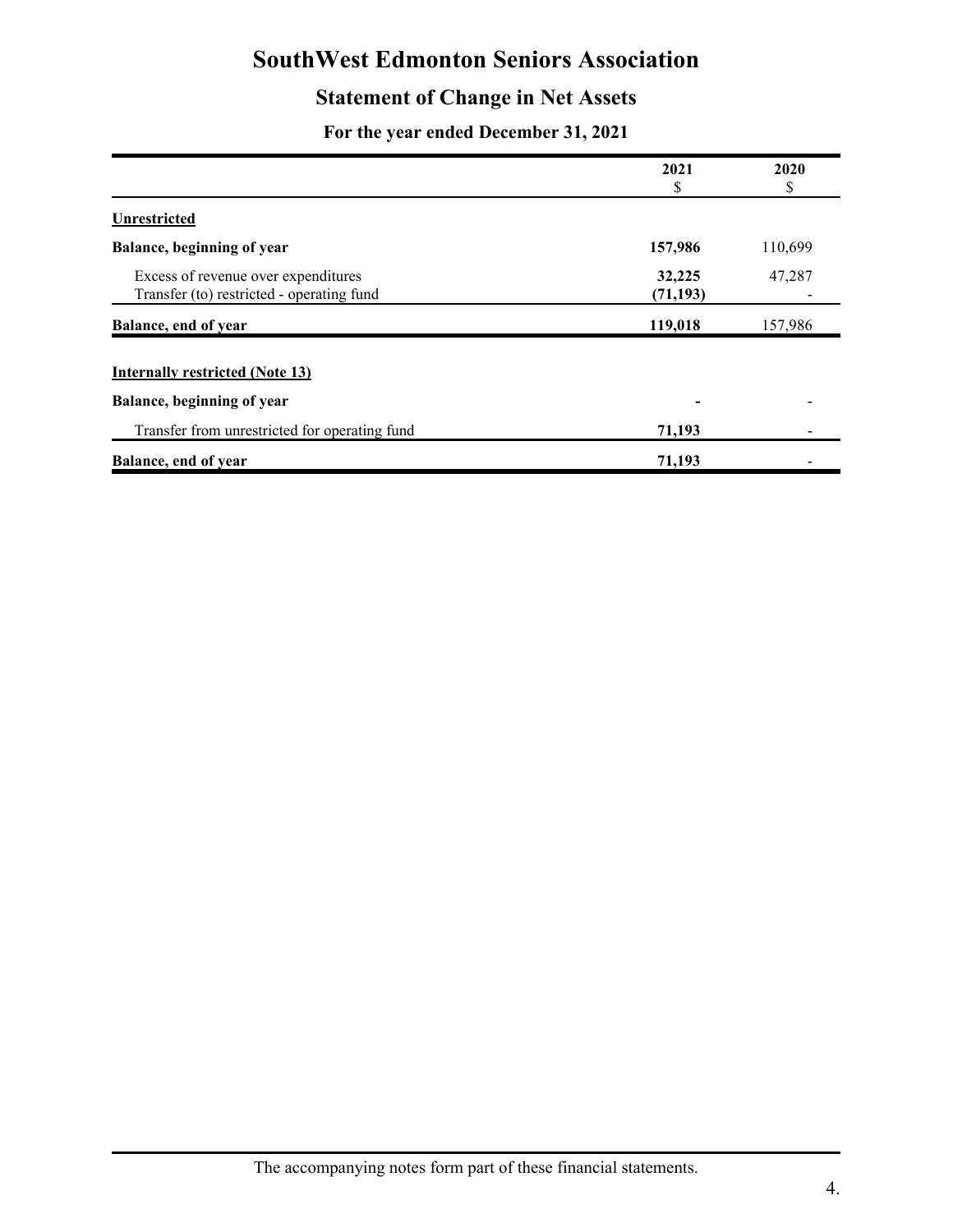# **Statement of Operations**

|                                            | 2021<br><b>Budget</b><br>(Unaudited) | 2021<br>Actual | 2020<br>Actual |
|--------------------------------------------|--------------------------------------|----------------|----------------|
|                                            | \$                                   | \$             | $\mathbb S$    |
| Revenue                                    |                                      |                |                |
| Casino and 50/50 Raffle                    | 68,710                               | 1,952          | 24,791         |
| Corporate Sponsors                         | 5,000                                | 6,450          |                |
| Donations                                  | 40,000                               | 32,078         | 46,579         |
| Grants                                     | 138,951                              | 192,451        | 106,429        |
| <b>Interest Income</b>                     | 1,500                                | 1,382          | 4,366          |
| Memberships fees                           | 12,600                               | 12,479         | 16,160         |
| Program Fees                               | 66,840                               | 25,316         | 33,157         |
| Special events and fundraising             | 5,000                                | 4,314          | 746            |
|                                            | 338,601                              | 276,422        | 232,228        |
| <b>Expenditures</b>                        |                                      |                |                |
| <b>AGM</b> and Board Meetings              | 3,000                                |                | 853            |
| Advertising and Promotion                  | 9,300                                | 3,841          | 759            |
| Business technology                        | 7,394                                | 11,183         | 6,624          |
| Communications                             | 7,493                                | 5,341          | 4,781          |
| Insurance                                  | 3,400                                | 3,011          | 2,497          |
| Member programs                            | 100,430                              | 38,980         | 28,347         |
| Office                                     | 11,635                               | 12,614         | 12,193         |
| Professional fees                          | 7,000                                | 5,355          | 5,250          |
| Rent                                       | 34,360                               | 28,232         | 26,209         |
| Special events and fundraising             | 12,380                               | 4,948          | 2,066          |
| <b>Staffing and Benefits</b>               | 142,533                              | 130,692        | 95,362         |
|                                            | 338,925                              | 244,197        | 184,941        |
| <b>Excess of Revenue over Expenditures</b> | (324)                                | 32,225         | 47,287         |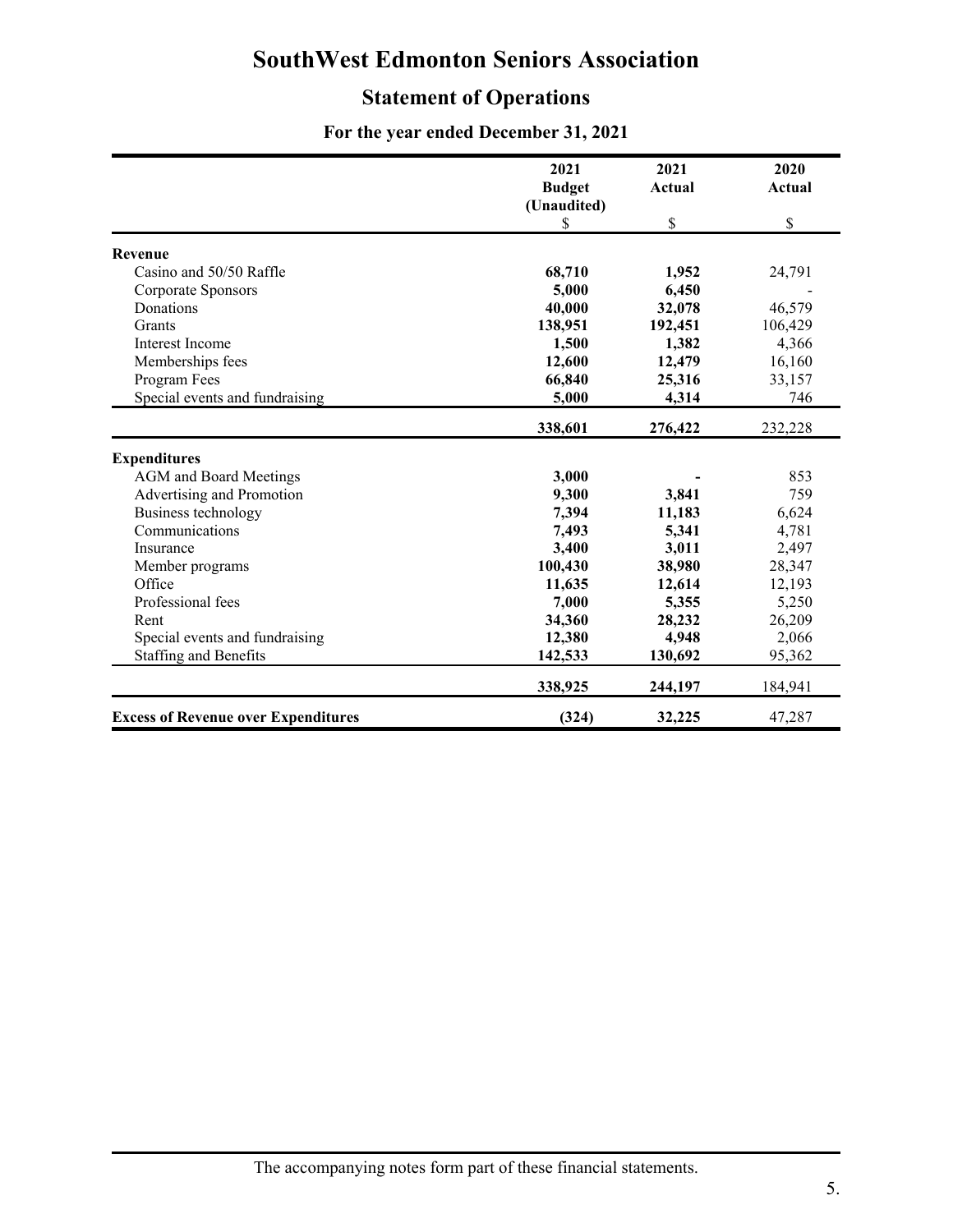# **Statement of Cash Flow**

|                                                                 | 2021<br>\$ | 2020<br>\$ |
|-----------------------------------------------------------------|------------|------------|
| Cash provided by (Used for) the following activities:           |            |            |
| <b>Operating Activities</b>                                     |            |            |
| Excess of revenue over expenditures                             | 32,225     | 47,287     |
| Changes in non-cash working capital accounts:                   |            |            |
| Decrease (increase) in accounts receivable                      | (16, 652)  | (3,986)    |
| Decrease (increase) in prepaid expenses                         | 4,184      | 1,528      |
| Increase (decrease) in accounts payable and accrued liabilities | 2,134      | (2,501)    |
| Increase (decrease) in deferred revenue                         | 3,006      | 17,331     |
|                                                                 | 24,897     | 59,659     |
| <b>Investing Activities</b>                                     |            |            |
| Redeemed or matured short-term investments                      | 61,340     | 36,000     |
| Purchase of short-term investments                              | (10, 630)  | (61, 340)  |
| Redeemed or matured restricted short-term investments           | 20,343     |            |
| Purchase restricted short-term investments                      | (71, 193)  | (20, 343)  |
| Redeemed or matured investments                                 | 10,415     | (10, 415)  |
|                                                                 |            |            |
|                                                                 | 10,275     | (56,098)   |
| Increase (decrease) in Cash During the Year                     | 35,172     | 3,561      |
| <b>CASH</b> - Beginning of year                                 | 173,616    | 170,055    |
| <b>CASH</b> - End of year                                       | 208,788    | 173,616    |
|                                                                 |            |            |
| Cash is comprised of:                                           |            |            |
| Cash                                                            | 153,983    | 141,301    |
| Restricted cash: Casino chequing account (Note 3)               | 54,805     | 32,315     |
|                                                                 | 208,788    | 173,616    |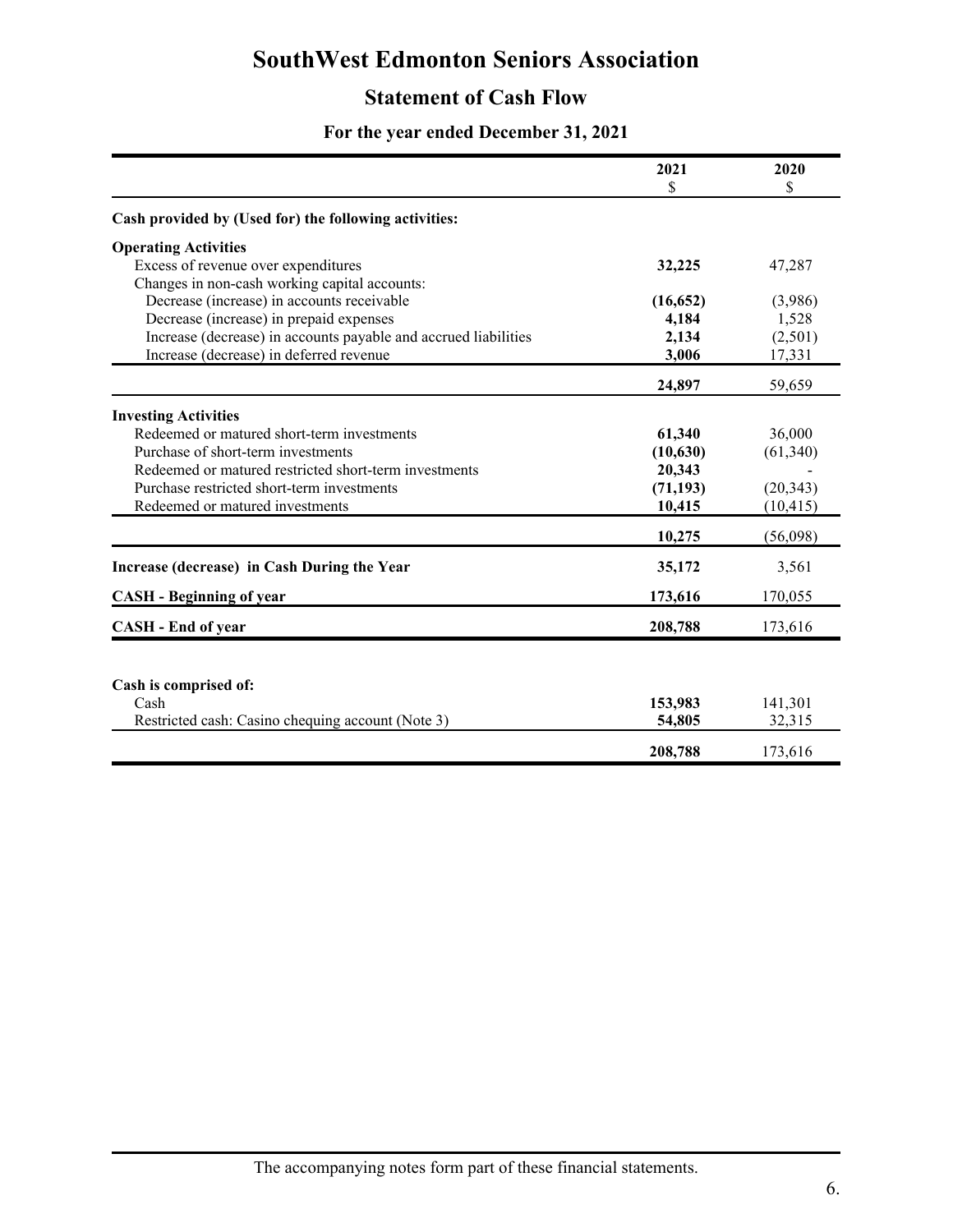# **Schedule of Expenditures by Object**

|                                      | 2021<br><b>Budget</b><br>(Unaudited) | 2021<br>Actual | 2020<br>Actual |
|--------------------------------------|--------------------------------------|----------------|----------------|
|                                      |                                      | \$             | \$             |
| Bank charges and short-term interest | 300                                  | 3,203          | 2,445          |
| Contracted and general services      | 37,000                               | 44,822         | 37,598         |
| Insurance                            | 3,400                                | 3,011          | 2,497          |
| Materials and goods                  | 155,692                              | 39,868         | 29,316         |
| Salaries, wages and benefits         | 142,533                              | 153,293        | 113,085        |
|                                      | 338,925                              | 244,197        | 184,941        |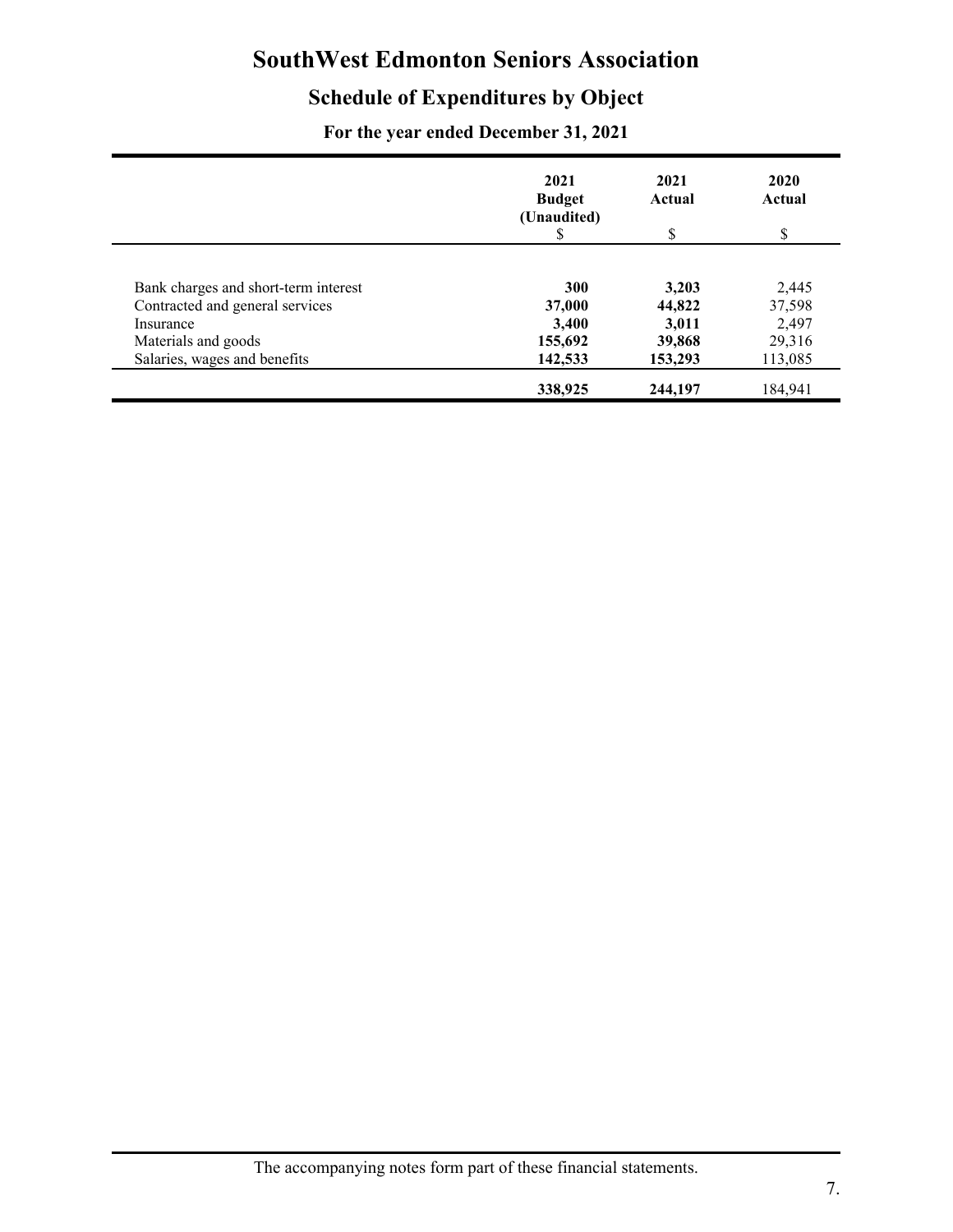### **Notes to the Financial Statements**

### **December 31, 2021**

#### **Nature of the Organization**

SouthWest Edmonton Seniors Association was registered as a non-profit organization June 2012. The organization addresses the social, cultural, and recreational interests of individuals aged 55 plus in the southwest Edmonton area. SouthWest Edmonton Seniors Association is a progressive organization creating a vibrant, welcoming, age-friendly community. SouthWest Edmonton Seniors Association empowers older adults in the southwest Edmonton, to be active and to be socially engaged through quality programs and services. SouthWest Edmonton Seniors Association is a registered charity effective September 12, 2019. As a not-for-profit organization under the Income Tax Act (Canada), SouthWest Edmonton Seniors Association is not subject to income taxes.

#### **1. Significant Accounting Policies**

The financial statements of the SouthWest Edmonton Seniors Association have been prepared in accordance with Part III of the CPA Canada Handbook, Canadian Accounting Standards for Not-for-Profit Organizations ("Part III") and include the following significant accounting policies:

#### **(a) Cash**

Cash consist of cash on deposit at a Canadian financial institution.

#### **(b) Short-Term Investments**

Short-term investments consist of guaranteed investment certificates with maturity dates of twelve months from date of acquisition.

### **(c) Investments**

Investments consist of guaranteed investment certificates with maturity dates greater than twelve months from date of acquisition. Guaranteed investment certificates maturing within twelve months from the year-end date are classified as current.

#### **(d) Tangible Capital Assets**

Tangible capital assets are recorded as expenditures in the period they are acquired. Tangible capital assets purchased are recorded at cost and contributed tangible capital assets are recorded at fair value at the date of contribution. Fair value may be estimated using market or appraisal values. In circumstances when fair value cannot be reasonably determined, the tangible capital asset shall be recorded at nominal value.

#### **(e) Revenue Recognition**

SouthWest Edmonton Seniors Association follows the deferral method of accounting for revenue. Restricted revenues are recognized as revenue in the year in which the related expenditures are incurred.

Unrestricted revenues are recognized as revenue when received or receivable if the amount to be received can be reasonably estimated and collection is reasonably assured.

Membership and program fees are recognized as revenue in the fiscal year to which they relate. Membership and program fees received in advance of the fiscal year to which they relate are recorded as deferred revenue. These membership and program fees are then recognized as revenue in the year the service(s) is consumed.

Investment income comprises interest from cash, short-term investments and investments. Interest earned from investments is recognized as it is earned over the term of investment.

Other income is recognized as it is earned.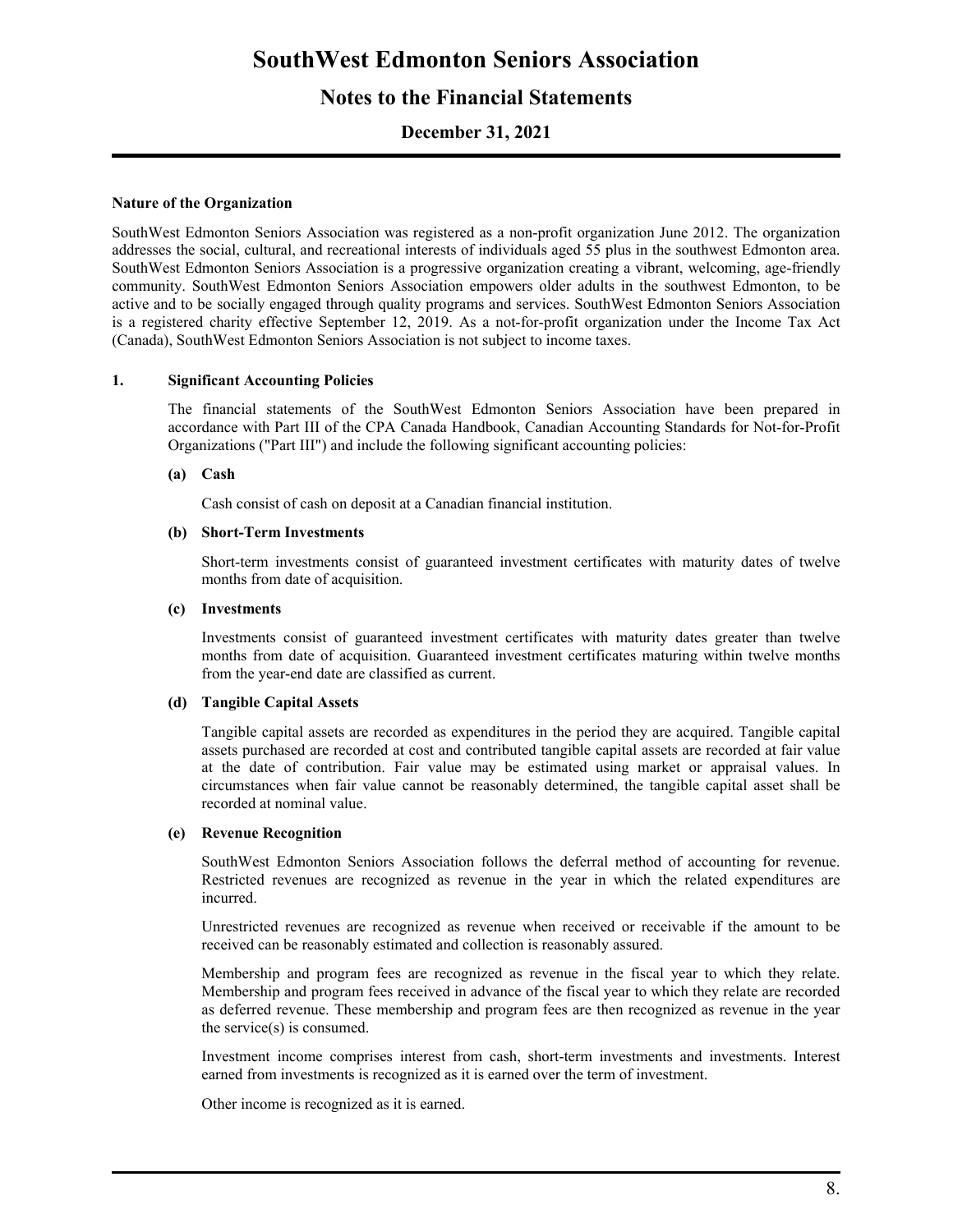### **Notes to the Financial Statements**

**December 31, 2021**

### **1. Significant Accounting Policies - continued**

#### **(f) Financial Instruments**

**(**i**)** Measurement of financial instruments

SouthWest Edmonton Seniors Association initially measures all of its financial assets and liabilities at fair value adjusted by, in the case of a financial instrument that will not be measured subsequently at fair value, the amount of transaction costs directly attributable to the instrument.

SouthWest Edmonton Seniors Association subsequently measures all of its financial assets and liabilities at amortized cost, except in equity instruments that are quoted in an active market, which are measured at fair value. Changes in fair value are recognized in income in the year in which the changes occur.

Financial assets measured at amortized cost include cash, restricted cash and short-term investments, accounts receivable, short-term investments, and investments.

Financial liabilities measured at amortized cost include accounts payable and accrued liabilities.

**(ii)** Impairment

Financial assets measured at cost are tested for impairment when there are indicators of impairment. The amount of the write-down is recognized in net income. A previously recognized impairment loss may be reversed to the extent of the improvement, directly or by adjusting the allowance account, provided it is no greater than the amount that would have been reported at the date of the reversal had the impairment not been recognized previously. The amount of the reversal is recognized in net income.

### **(g) Donated Materials and Services**

SouthWest Edmonton Seniors Association receives a lot of volunteer hours through out the year. Donated materials and services are recorded at fair value when the amount can reasonably be determined and would have been purchased by SouthWest Edmonton Seniors Association if the materials and services were not provided by volunteers. Due to the difficulty of determining the fair value of volunteer hours, these donated services are not recognized in the financial statements. There were donated materials and services of \$4,950 recorded for the year ended December 31, 2021 (2020 - \$0).

### **2. Measurement Uncertainty**

The preparation of financial statements in conformity with Canadian Accounting Standards for Not-for-Profit Organizations requires management to make estimates and assumptions that affect the reported amounts of assets and liabilities and disclosure of contingent assets and liabilities at the date of the financial statements and the reported amounts of revenues and expenses during the year. Accounts receivable are stated after evaluation as to their collectability and an appropriate accrued liabilities is based on best estimated fees payable at year end. These estimates and assumptions are reviewed periodically and, as adjustments become necessary, they are reported in the revenue or expenses in the period in which they become known. Actual results could differ from those estimates.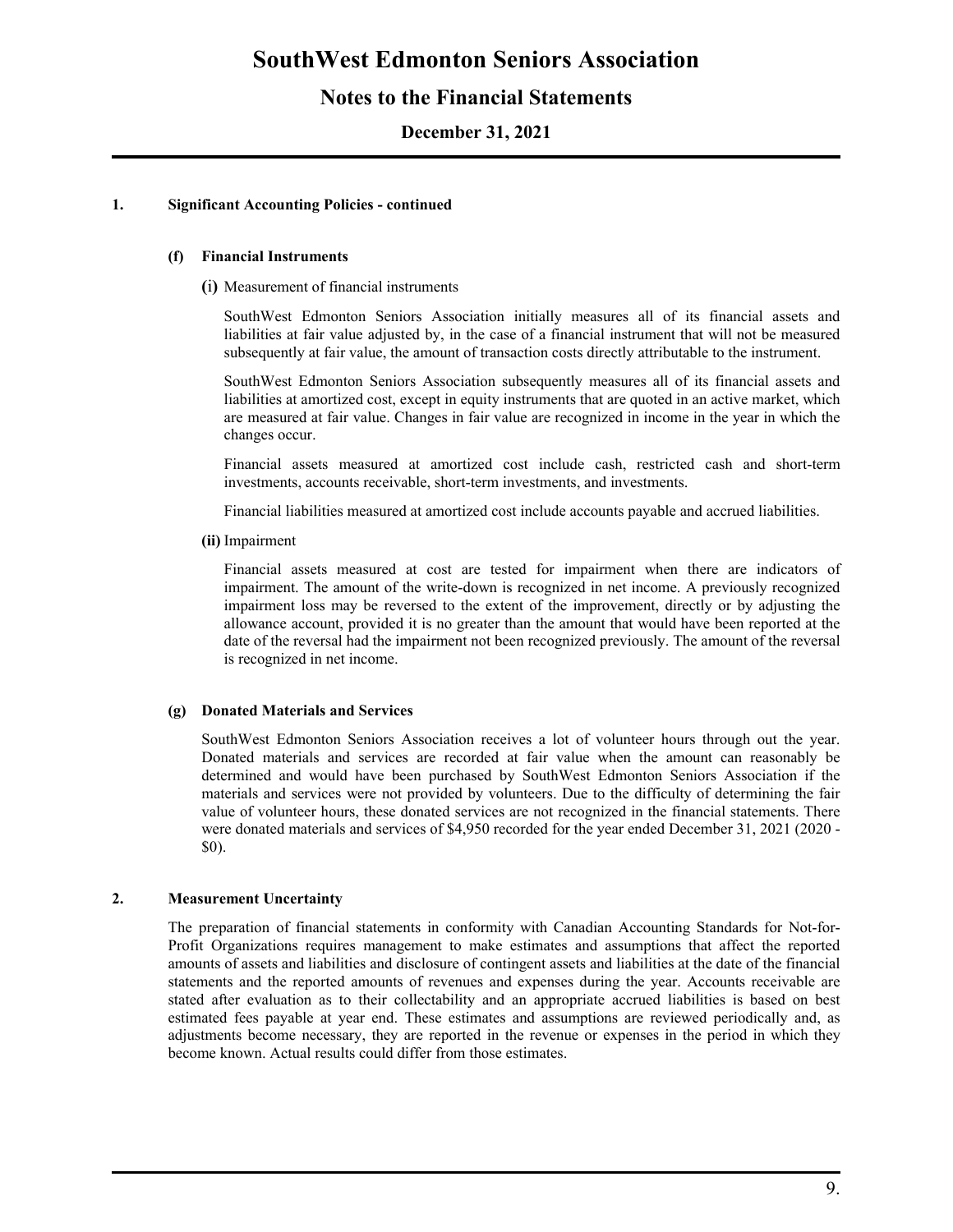### **Notes to the Financial Statements**

### **December 31, 2021**

### **3. Restricted Cash and Short-Term Investments**

|                                                                   | 2021    | 2020<br>\$ |
|-------------------------------------------------------------------|---------|------------|
| Restricted cash:                                                  |         |            |
| Casino and raffle chequing account                                | 54,805  | 32,315     |
| Restricted short-term investment:                                 |         |            |
| Fixed Income Security #2 (Casino funds)                           |         | 20,000     |
| Accrued interest                                                  |         | 343        |
| Internally restricted short-term investments:                     |         |            |
| Fixed Income Security #4                                          | 30,000  |            |
| Fixed Income Security #5                                          | 40,742  |            |
| Accrued interest                                                  | 451     |            |
| Total restricted and internally restricted short-term investments | 71,193  | 20,343     |
|                                                                   | 125,998 | 52,658     |

Restricted cash consists of proceeds from a casino that can only be spent in accordance with the licensing agreement with the Alberta Gaming, Liquor and Cannabis Commission.

Fixed Income Security #2 matured in March 2021 and was deposited back into restricted casino funds. The cost of the fixed income security was \$20,000 and the market value at the time of maturity was \$20,442.

Fixed Income Security #4 - Has an effective interest rate of 0.81% per annum with maturity date of March 2022. The cost of the fixed income security was \$30,000 and the market value at year end is \$30,183.

Fixed Income Security #5 - Has an effective interest rate of 0.85% per annum with maturity date of March 2022. The cost of the fixed income security was \$40,742 and the market value at year end is \$41,009.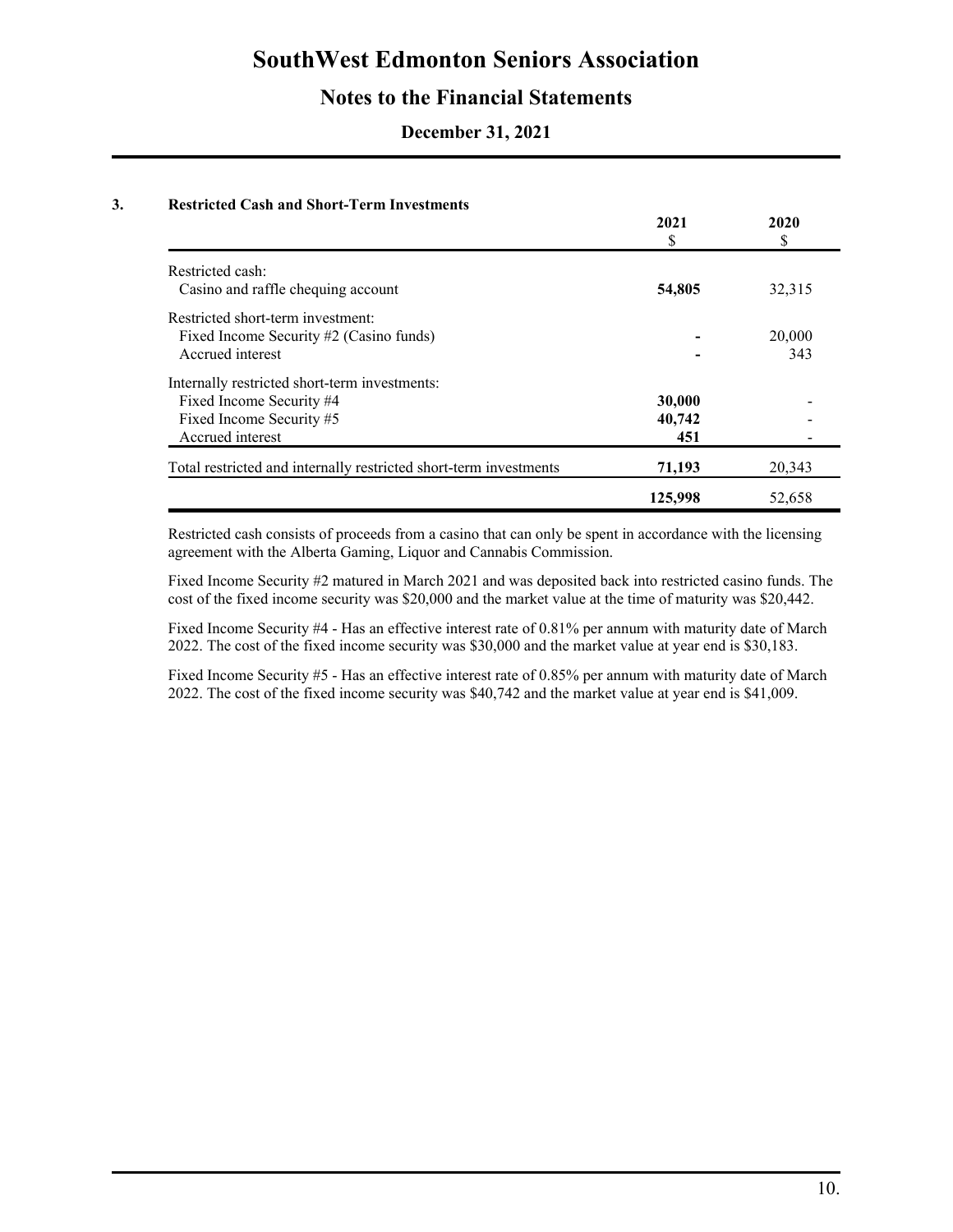### **Notes to the Financial Statements**

### **December 31, 2021**

### **4. Short-Term Investments**

| энэг – гогт ти сэмноно                               | 2021   | 2020   |
|------------------------------------------------------|--------|--------|
| ATB Financial - Guaranteed Investment Certificate #1 | 10,235 |        |
| ATB Financial - Guaranteed Investment Certificate #2 |        | 10,180 |
| ATB Financial - Guaranteed Investment Certificate #3 |        | 10,235 |
| Fixed Income Security #1                             |        | 20,000 |
| Fixed Income Security #3                             |        | 20,000 |
| Accrued interest                                     | 395    | 925    |
|                                                      | 10,630 | 61.340 |

The investments are Guaranteed Investment Certificates (GICs) with a range of maturity dates and interest rates as follows:

ATB Financial - Guaranteed Investment Certificate #1 - Has an effective interest rate of 2.10% per annum with maturity date of February 2022.

ATB Financial - Guaranteed Investment Certificate #2 - Matured February 2021 for \$10,389.

ATB Financial - Guaranteed Investment Certificate #3 - Matured August 2021 for \$10,339.

Fixed Income Security #1 matured in March 2021 and was used towards the purchase of Fixed Income Security #5. The cost of the fixed income security was \$20,000 and the market value at the time of maturity was \$20,240.

Fixed Income Security #3 matured March 2021 and was used towards the purchase of Fixed Income Security #5.The cost of the fixed income security was \$20,000 and the market value at the time of maturity was \$20,335.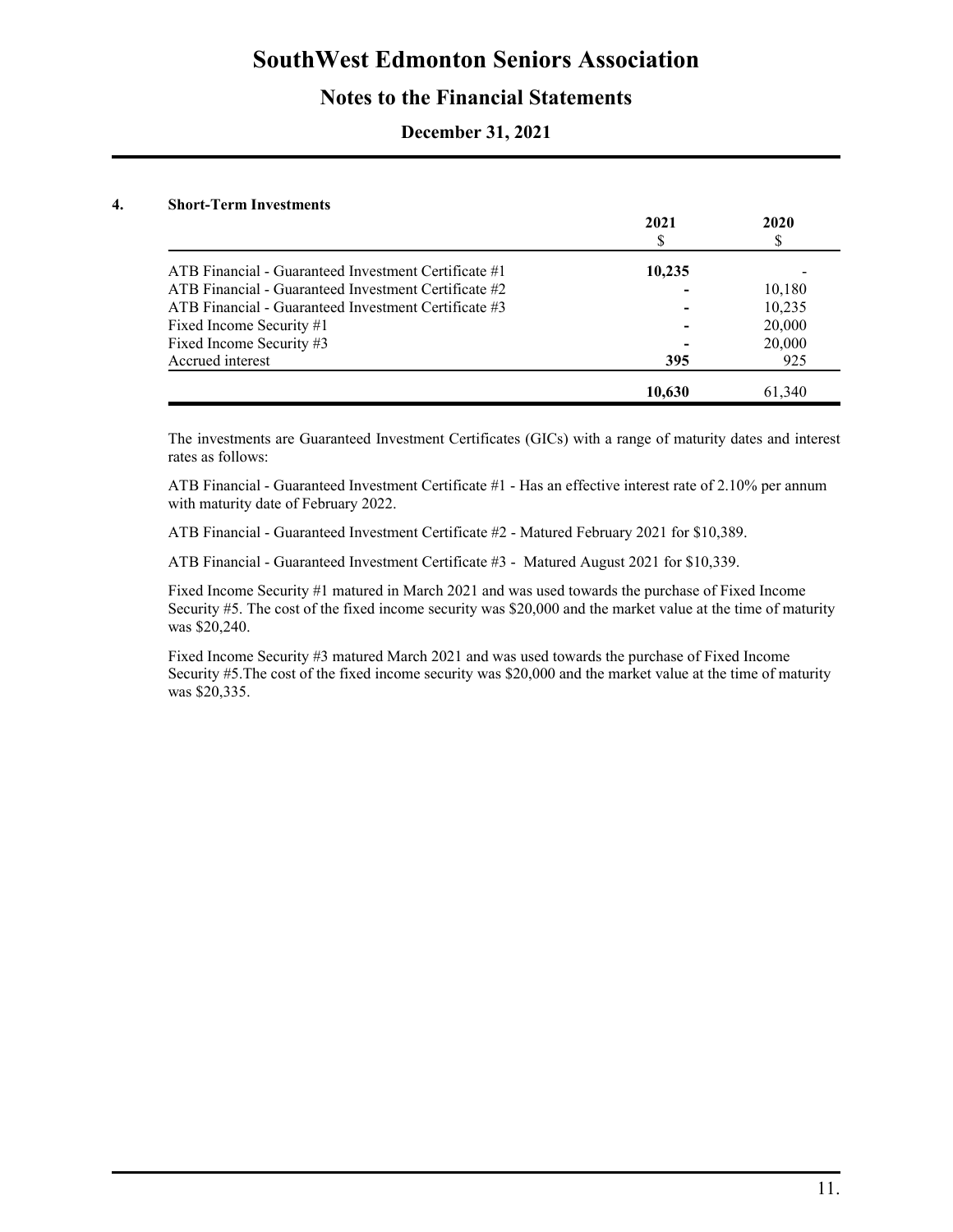### **Notes to the Financial Statements**

### **December 31, 2021**

### **5. Investments**

|                                   | 2021 | 2020   |
|-----------------------------------|------|--------|
| Guaranteed Investment Certificate |      | 10,235 |
| Accrued interest                  |      | 180    |
|                                   |      | 10.415 |

ATB Financial - Guaranteed Investment Certificate - bearing interest of 2.10% per annum with maturity date of February 2022. The GIC is now classified as a short term investment as the The ATB Financial Guaranteed Investment Certificate #1 .

### **6. Tangible Capital Assets**

The purchases during the year were \$6,621 (2020 - \$1,132) for computers, equipment and software.

### **7. Deferred Revenue**

The restricted funds have been deferred and will be recognized as revenue in the year which the related expenditures are incurred.

|                                      |               |                          |          | 2021    | 2020    |
|--------------------------------------|---------------|--------------------------|----------|---------|---------|
|                                      | Opening<br>\$ | <b>Additions</b>         | Consumed | \$      | S       |
| Casino and 50/50 Raffle              | 52,658        | 2,221                    | 74       | 54,805  | 52,658  |
| City of Edmonton Capital             |               | 9,740                    | 2,478    | 7,262   |         |
| <b>Edmonton Community Foundation</b> | 47,100        | $\overline{\phantom{0}}$ | 11,316   | 35,784  | 47,100  |
| Memberships                          | 6,539         | 12,459                   | 10,838   | 8,160   | 6,539   |
| Programs                             | 5,304         | 38,422                   | 35,130   | 8,596   | 5,304   |
|                                      | 111,601       | 62,842                   | 59,836   | 114,607 | 111,601 |

### **8. Continuing Operations**

These financial statements have been prepared on the going concern basis which assumes the realization of assets and payments of liabilities in the normal course of operations. The application of the going concern concept is dependent on the SouthWest Edmonton Seniors Association's ability to generate future surpluses from operations and on the continued financial support from its funders, and ability to provide programs.

#### **9. Rent Commitment**

SouthWest Edmonton Seniors Association has a one year rental agreement with Blue Quill Community League for January - December 2022 for \$36,000. The other rental agreement is with Yellowbird East Community League is for seven (7) months, January - July 2022 for \$11,900.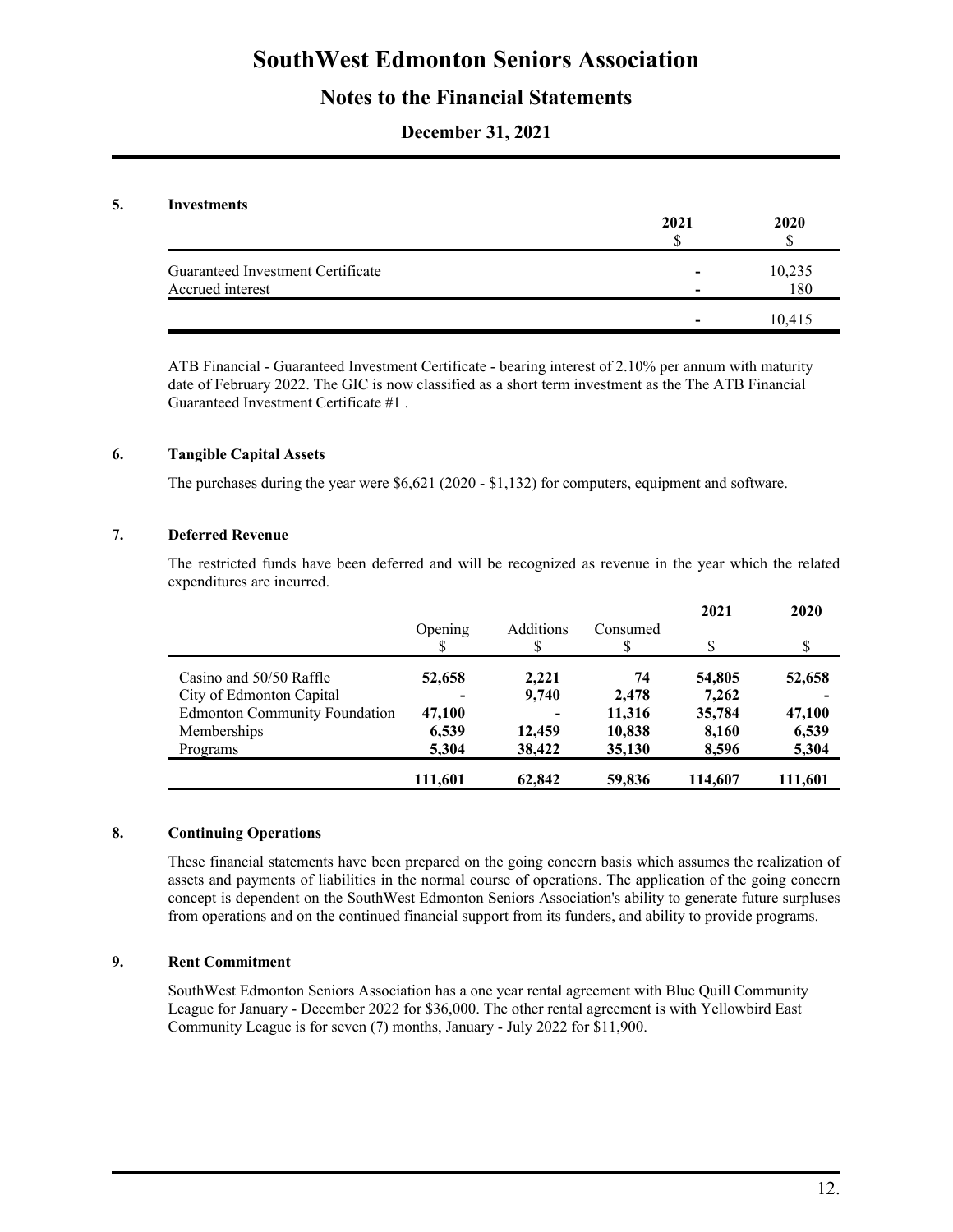### **Notes to the Financial Statements**

### **December 31, 2021**

#### **10. Significant Event**

As of the date of these financial statements, social distancing measures have been put in place in Alberta as part of the interventions intended to prevent the spread of COVID-19, which has impacted all programs. The Government of Alberta declared a provincial state of public health emergency as per the Province of Alberta's Public Health Act on March 17, 2020 with respect to COVID-19. The length of time these social distancing measures will be put in place is currently unknown. The extent to which COVID-19 impacts the SouthWest Edmonton Seniors Association's results will depend on future developments, which are highly uncertain and cannot be predicted and dependent upon new information which may emerge concerning the severity of COVID-19 and actions taken to contain this or its impact, among others.

#### **11. Financial Instruments and Concentration of Risk**

SouthWest Edmonton Seniors Association's financial instruments consists of cash, restricted cash and investments, short-term investments, accounts receivable, and accounts payable and accrued liabilities.

SouthWest Edmonton Seniors Association is exposed to various risks through its financial instruments. The following provides information about the SouthWest Edmonton Seniors Association's risk exposure and concentration as of December 31, 2021.

#### **Market Risk**

Market risk is the risk that the fair value or future cash flows of a financial instruments will fluctuate because of changes in market prices. Market risk comprises three types of risk: currency rate risk, interest rate risk, and other price risk. SouthWest Edmonton Seniors Association is mainly exposed to interest rate risk.

#### **Interest Rate Risk**

Interest rate risk is the risk that the fair value or future cash flows of a financial instrument will fluctuate because of changes in interest rate. SouthWest Edmonton Seniors Association is exposed to interest rate risk on bank account balances and its fixed and/or floating interest rate financial instruments.

### **Credit Risk**

Credit risk is the risk that one party to a financial instrument will cause a financial loss to the other party by failing to discharge an obligation. SouthWest Edmonton Seniors Association's main credit risk relates to its cash and accounts receivable.

The SouthWest Edmonton Seniors Association mitigates its exposure to credit loss by placing its cash with a major financial institutions. Accounts receivable is comprised of government subsidies. Management believes the SouthWest Edmonton Seniors Association exposure to credit risk is not significant.

#### **Liquidity Risk**

Liquidity risk is the risk that SouthWest Edmonton Seniors Association will encounter difficulty in meeting its obligations associated with financial liabilities. SouthWest Edmonton Seniors Association manages its liquidity risk by monitoring its operating requirements and cash forecasts to ensure it has sufficient funds to fulfill its financial obligations.